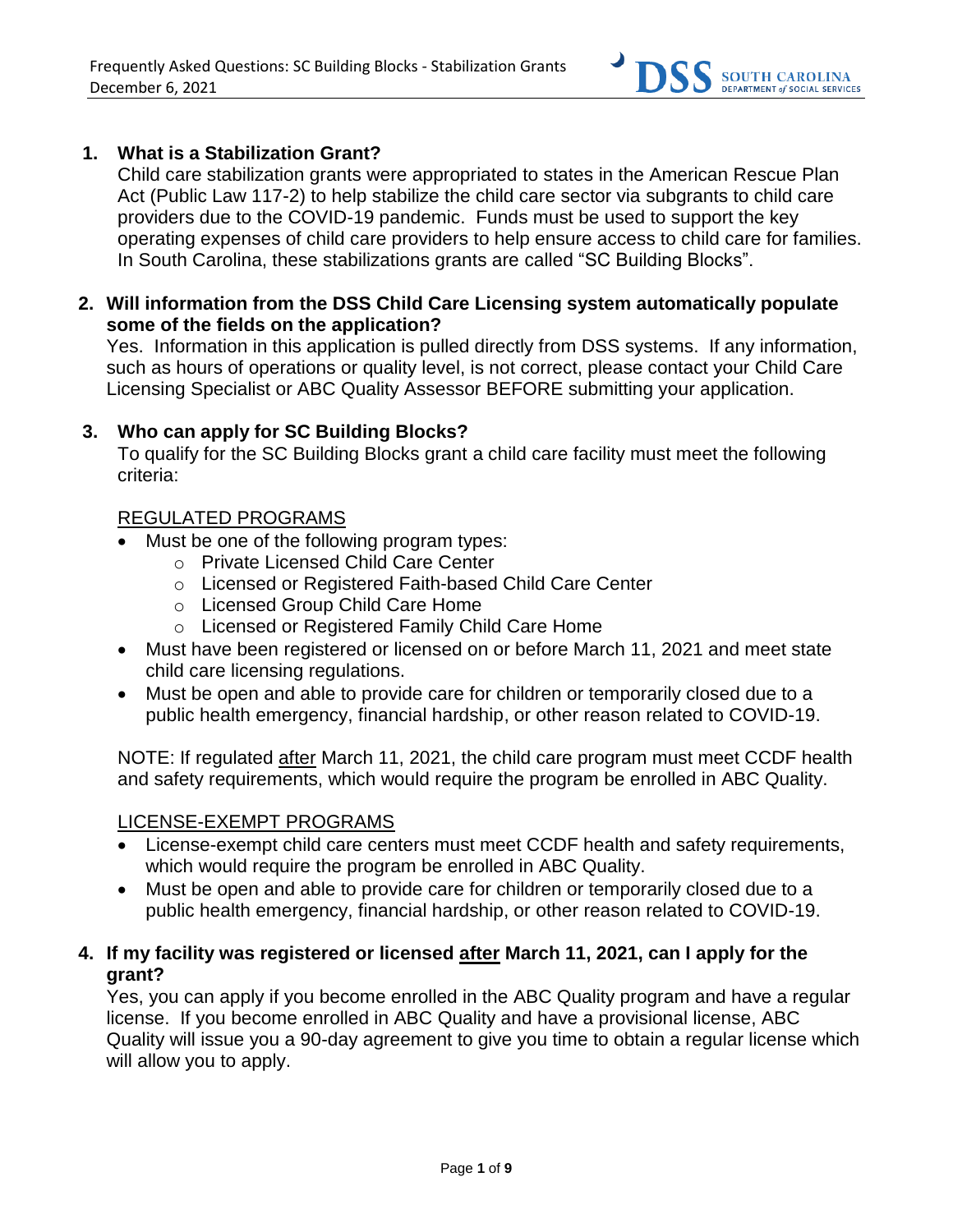

**5. Is there a Spanish version of the application?**

Yes, at the top right corner of the online application you will see toggle switches. There is an **EN** button for English version and an **ES** button for Spanish.

**6. Is it a requirement to set up an organizational profile in the SC Endeavors Registry as a requirement to receive the grant?**

Yes, the program director must create an organizational profile for their DSS regulated program or license exempt program enrolled in the ABC Quality program. SC Endeavors will approve the profile within 1-3 days.

- **7. Will the director of the program need to connect staff to the profile?** Yes, after the profile has been approved, the director can connect staff through invitations or staff can connect by creating an employment record on their individual profile.
- **8. Will the director of the program need to verify staff employment records?** Yes, the director must verify staff employment records on the Employees tab of the organization profile.
- **9. Is there a "How To" guide to help me set up my organizational profile and connect staff?**

Yes, you can access the how-to-guide and a video guide on the SC Endeavors' website [\(www.scendeavors.org](http://www.scendeavors.org/) )under resources: [How-To Guides](https://gcc02.safelinks.protection.outlook.com/?url=https%3A%2F%2Fwww.scendeavors.org%2Fresources%2Fhow-to-guides%2F&data=04%7C01%7CMichelle.Bowers%40dss.sc.gov%7C230d22efce284f28b1a508d9ab7acdff%7Ca1336f6957094f66804f862751e705bb%7C0%7C1%7C637729366207755415%7CUnknown%7CTWFpbGZsb3d8eyJWIjoiMC4wLjAwMDAiLCJQIjoiV2luMzIiLCJBTiI6Ik1haWwiLCJXVCI6Mn0%3D%7C1000&sdata=xxD3OwFpQKJ2YUciBC3KjHfB2M8p2JXjKhB0aP5M50k%3D&reserved=0) – SC Endeavors.

- **10.If I have questions about creating an organizational profile, who can I call?** Please contact SC Endeavors at [scendeavors@dss.sc.gov](mailto:scendeavors@dss.sc.gov) or (864)250-8581.
- **11. Are programs that just opened able to apply for a SC Building Blocks grant, even though they were not open prior to the pandemic?**

Yes, if a facility received a license or registration from DSS Child Care Licensing on or before March 11, 2021, or if the facility is currently participating in the ABC Quality program they may apply for the grant.

**12. Does a program have to be in ABC Quality to be able to apply?** 

If a facility has a license or registration from DSS Child Care Licensing, dated on or before March 11, 2021, then they do not have to participate in ABC Quality program to apply. If the program was regulated after March 11, 2021, the facility must be enrolled in ABC Quality.

- **13. Are license-exempt providers able to apply for this grant?**  Only license-exempt facilities that participate in ABC Quality meet the criteria to apply for the grant.
- **14. Are afterschool programs able to apply for a SC Building Blocks grant?** Only if the afterschool program meets the CCDF requirement by being enrolled in the ABC Quality program.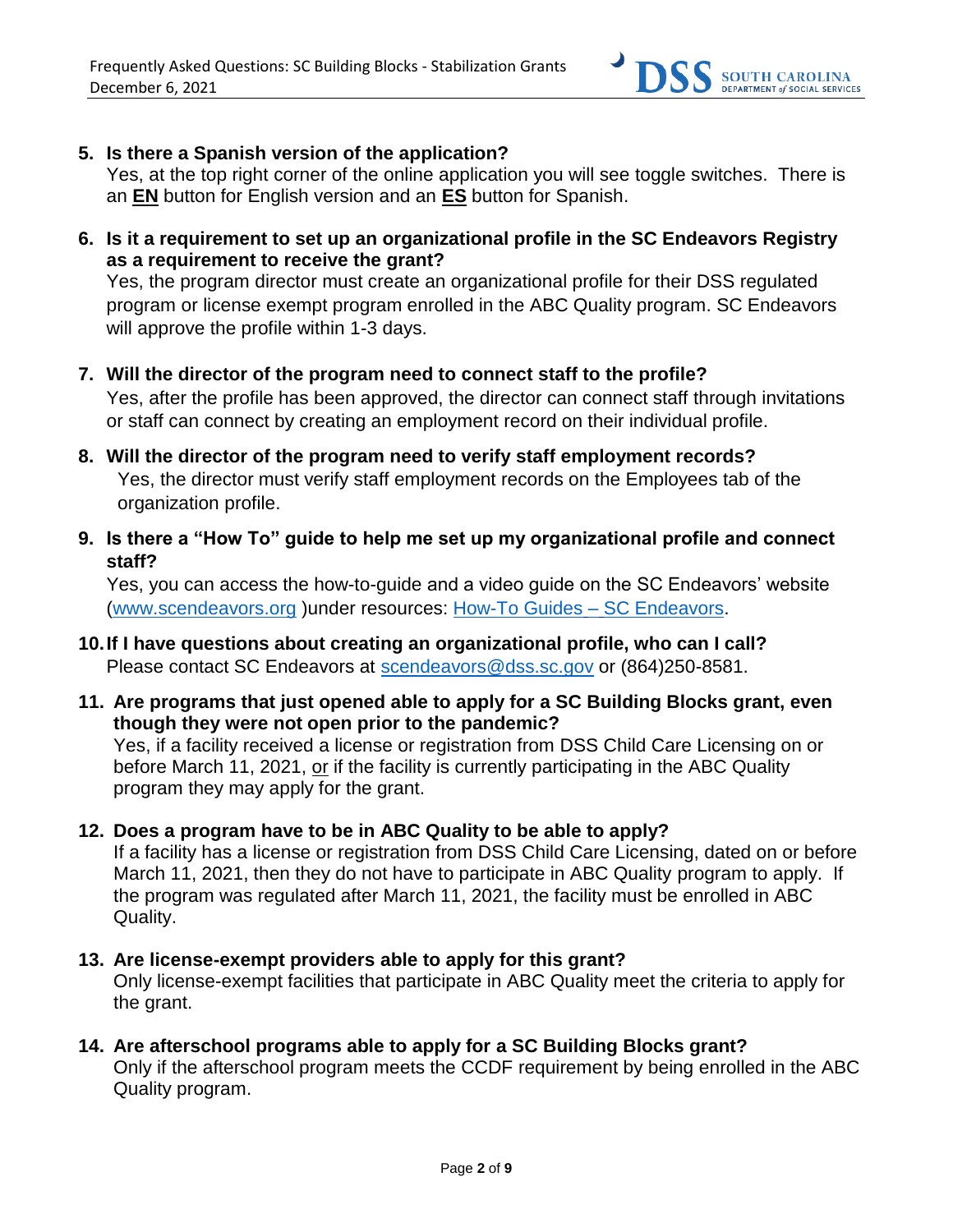

- **15. If my ABC Quality level is in pending status, can I apply for the grant?**  Yes.
- **16. If my facility is temporarily closed at this time can I still apply?**  If the facility is temporarily closed due to a public health emergency, financial hardship, or other reason related to COVID-19, then yes you may still apply. Closure reasons will be verified with DSS Child Care Licensing and/or ABC Quality.
- **17. What is the definition of temporarily closed due to a public health emergency, financial hardship, or other reason related to COVID-19?** Temporary closures should be brief in nature. A facility may have to close to allow cleaning and sanitation time due to an exposure to COVID-19.
- **18. If my program is operating at full capacity, do I still qualify for the grant?**  Yes, all facilities that meet the criteria can apply for the grant regardless of their enrollment.
- **19. I am in the process of acquiring a new facility. Would I be able to apply for the grant?**

No, you would not be able to apply until you are licensed or registered by DSS Child Care Licensing and are enrolled in the ABC Quality program.

**20. If the director changes after I apply, do I have to change my application?**  No. Please report any changes to DSS Child Care Licensing or ABC Quality to have their systems updated. This update will be translated to your SC Building Blocks application.

## **21. How do I apply for a SC Building Blocks grant?**

To apply, visit our online application [here,](https://providerportal.dss.sc.gov/#/dece/provider-grants/building-blocks) or visit our website at [www.scchildcare.org](http://www.scchildcare.org/) to navigate to the application.

- **22. Will programs hear anything back once they submit the grant application?** Yes, programs will receive a system generated email from the SC Voucher System for the following events:
	- Application has been received.
	- Application has been approved.
	- Application has been processed for payment by SCEIS, SC State Government accounting system.

#### **23. How are the grant award amounts determined?**

Please visit our website, [www.scchildcare.org,](http://www.scchildcare.org/) to view the fund calculations or utilize our online [calculator](https://providerportal.dss.sc.gov/#/dece/provider-grants/building-blocks-calculator) to estimate your facility's potential grant award.

## **24. What is the equity index?**

The equity index used in the SC Building Blocks grants is a composite index of the Social Vulnerability Index (SVI) from the Centers for Disease Control, low licensing capacities to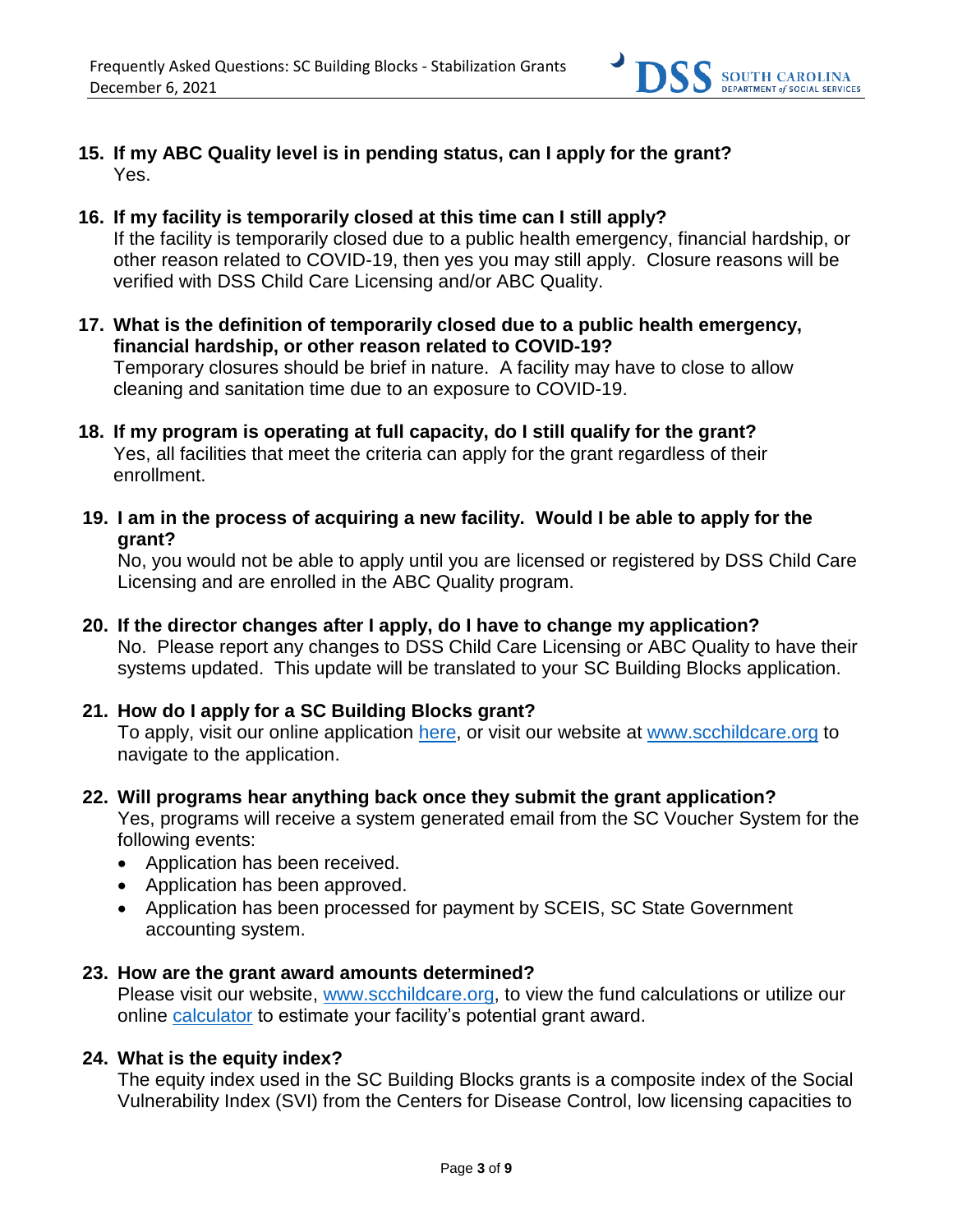

meet child care demand, and high density of children under age five living below poverty in each county.

### **25. What is the Social Vulnerability Index (SVI)?**

The SVI was [developed by the](https://www.atsdr.cdc.gov/placeandhealth/svi/index.html) Centers for Disease Control and Prevention (CDC) to help local officials identify communities that may need support before, during, or after a disaster. For more information go to: [https://svi.cdc.gov/Documents/FactSheet/SVIFactSheet.pdf.](https://svi.cdc.gov/Documents/FactSheet/SVIFactSheet.pdf)

- **26. If I participate in ABC Quality does that impact how my funding is calculated?**  Yes, if your facility is licensed or registered or exempt and participating in the ABC Quality program this is considered one of the supplemental additions when calculating the award.
- **27. For Family and Group Child Care Homes, do we count the children living in the home that receive free child care?**

Yes, if a child is 12 years of age and younger, he or she is counted towards your capacity therefore you would count them in your enrollment numbers.

- **28. Do we count the children of staff that receive free or discounted child care?** Yes, they are considered enrolled in your child care program and count towards your capacity.
- **29. I am temporarily closed according to the temporary closure definition and have no enrolled children? What do I enter on the application?**  On the application you will place "0" for the current enrollment and enter your pre-COVID enrollment.
- **30. Do I need to budget out funds to all the categories?** No, the total percentages in the section should equal 100%, but can be applied to any category you choose. The only exception is if you opt in for staff compensation than a minimum of 25% must be applied to the personnel cost category.
- **31. If I received the previous rounds of COVID support operation grants, will I receive payments in the same manner?** Yes
- **32. If I am enrolled in the ABC Quality program how will I receive the grant funding?** Providers who are currently in the ABC Quality program and set up for direct deposit will have their funds deposited into the same account.
- **33. If I have never received a grant from Early Care and Education and my facility is not enrolled in the ABC Quality program, do I need to do anything to ensure that I receive the awarded funds?**

Yes, the following information will be required to receive a grant payment:

• If you operate under an Federal Tax Identification Number (FEIN), you must provide a signed, completed W-9 and a copy of your IRS letter (147-C or SS4). The name on these two documents must match.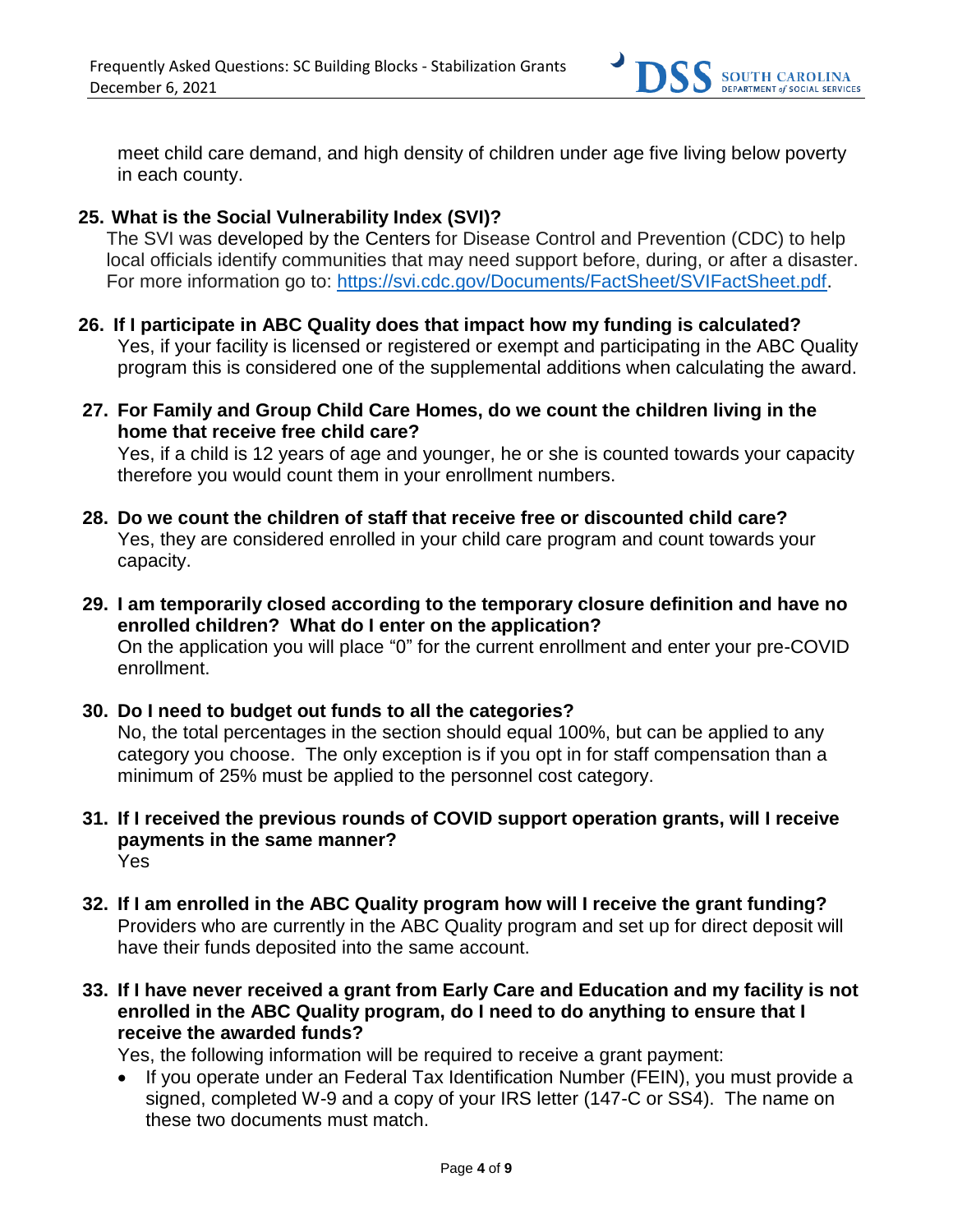

• If you operate under a Social Security Number (SSN), you must provide a signed, completed W-9 and a copy of your Drivers' License and a copy of your SSN card. The name on these documents must match.

Please forward this information to: [scstabilizationgrant@dss.sc.gov.](mailto:scstabilizationgrant@dss.sc.gov)

#### **34. When will payments begin?**

After your application is approved, the request for payment will go to the DSS Finance department for processing. Please allow a minimum of two weeks before a payment will be released. This process will take longer if you are a newly opened provider or have not received any of the previous COVID-19 operating grants through the DSS system.

#### **35. How are funds distributed after the application is approved?**

Funds will be distributed in four payments over 12 months. The first payment, equaling 25% of the total amount awarded, will be sent as soon as the application has been approved. The second payment will be another 25% of the awarded amount and will arrive two months after the first payment. The third payment will arrive three months after the second payment, and the fourth and final 25% will arrive three months after the third.

## **36. If I am temporarily closed according to the temporary closure definition how will this affect grant payment?**

If temporarily closed at the time of grant application, the first payment will be initiated upon approval of your application, however you will receive only one month of your 12-month grant amount. The facility will have 30 days to open from the date of notification of payment from the state accounting system (SCEIS). If your facility does not open the remaining grant funding will be cancelled.

# **37. My banking information has changed since the last time I received any funds from Early Care and Education, do I need to provide updated information?**

Yes, you will need to provide the following information to receive a grant payment:

- If you operate under an Federal Tax Identification Number (FEIN), you must provide a signed, completed W-9 and a copy of your IRS letter (147-C or SS4). The name on these two documents must match.
- If you operate under a Social Security Number (SSN), you must provide a signed, completed W-9 and a copy of your Drivers' License and a copy of your SSN card. The name on these documents must match.

Please forward this information to [scstabilizationgrant@dss.sc.gov.](mailto:scstabilizationgrant@dss.sc.gov)

## **38. Will SC Building Blocks grants be received separately, or will they be lumped in with SC Voucher payments?**

The grant will be separate from any other payments that your facility receives from DSS.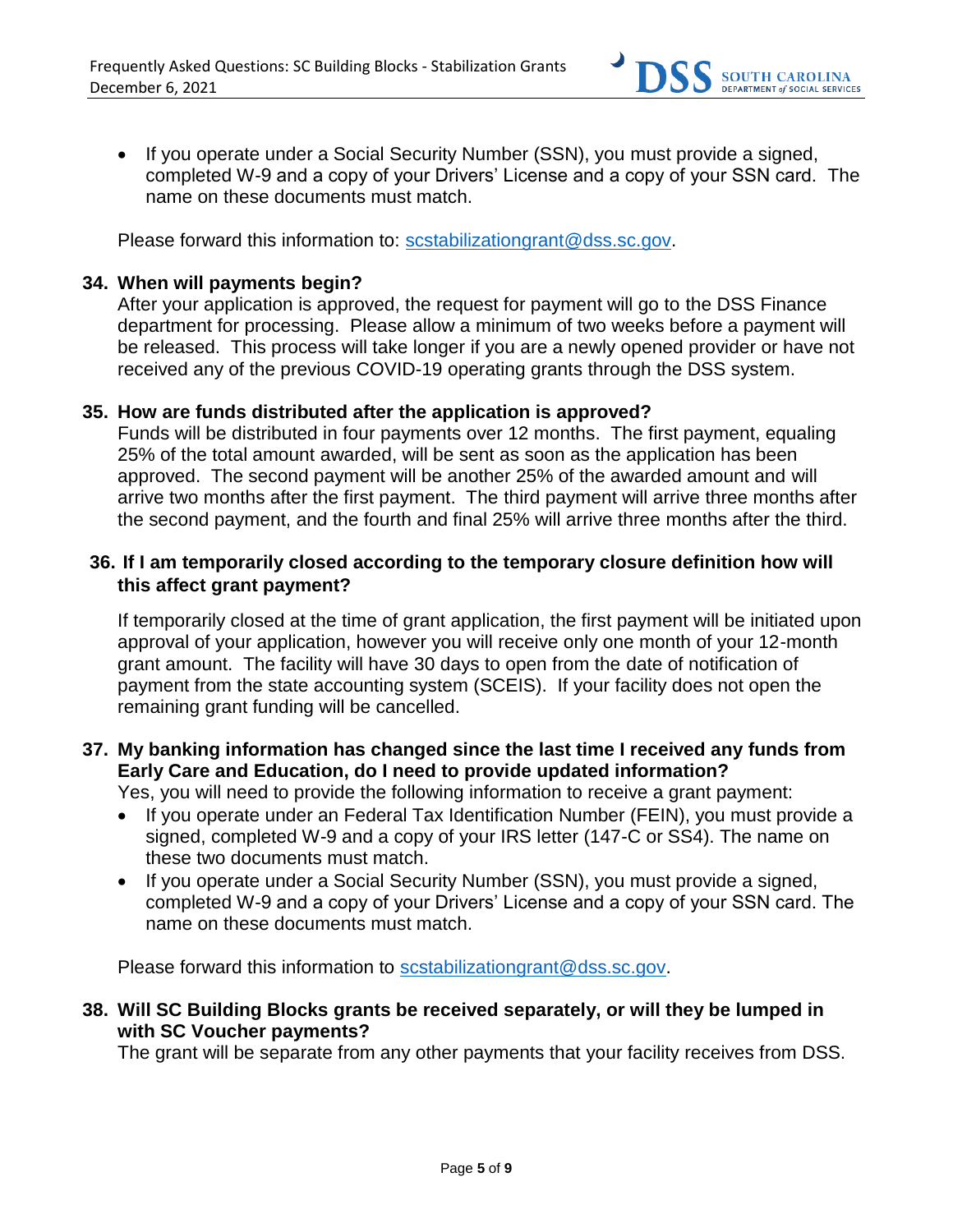

## **39. How long do I have to spend the grant funding?**

This funding is critical in assisting with stabilizing child care and assisting families. Therefore, you will need to spend the grant funding by September 30, 2023.

#### **40. How may I use the SC Building Blocks grant funds?**

- *Personnel costs:* Wages and benefits for child care program personnel, including increases in compensation for any staff in a child care center or family child care providers and their employees; health, dental, and vision insurance; scholarships; paid sick or family leave; and retirement contributions. Other examples of allowable personnel costs include ongoing professional development or training, premium or hazard pay, staff bonuses, and employee transportation costs to or from work. Funds may also be used to support staff in accessing COVID-19 vaccines, including paid time off for vaccine appointments and to manage side effects, as well as transportation costs to vaccine appointments.
- *Rent, utilities, and insurance*: Rent (including rent under a lease agreement) or payment on any mortgage obligation, utilities, facility maintenance or improvements, or insurance. It also may include *late fees or charges related to late payment.*
- *Facility maintenance and improvements:* Subgrant funds may not be used for construction or major renovations. Acceptable expenses may include, but are not limited to, building or upgrading playgrounds, renovating bathrooms, installing railing, ramps, or automatic doors to make the facility more accessible, and removing nonload bearing walls to create additional space for social distancing. In addition, maintenance and minor renovations to address COVID19 concerns are appropriate, as are any facilities improvements that make programs inclusive and accessible to children with disabilities and family members with disabilities. **Please inform your Child Care Licensing Specialist about any planned renovations.**
- *Personal protective equipment, cleaning, and other health and safety practices:* Personal protective equipment (PPE), cleaning and sanitization supplies and services, or training and professional development related to health and safety practices. Uses of funds under this category are not limited to those designed specifically in response to the COVID-19 public health emergency and may include equipment, supplies, services, and training that support meeting state and local health and safety guidelines, including those related to the prevention and control of infection diseases, prevention of sudden infant death syndrome and use of safe sleep practices, administration of medication (consistent with standards for parental consent), prevention and response to emergencies due to food and allergic reactions, building and physical premises safety, prevention of shaken baby syndrome and abusive head trauma and child maltreatment, response planning for emergencies from a natural disaster or a man caused event, handling and storage of hazardous materials and the appropriate disposal of bio contaminants, appropriate precautions in transporting children, pediatric first-aid and CPR, and recognition and reporting of child abuse and neglect.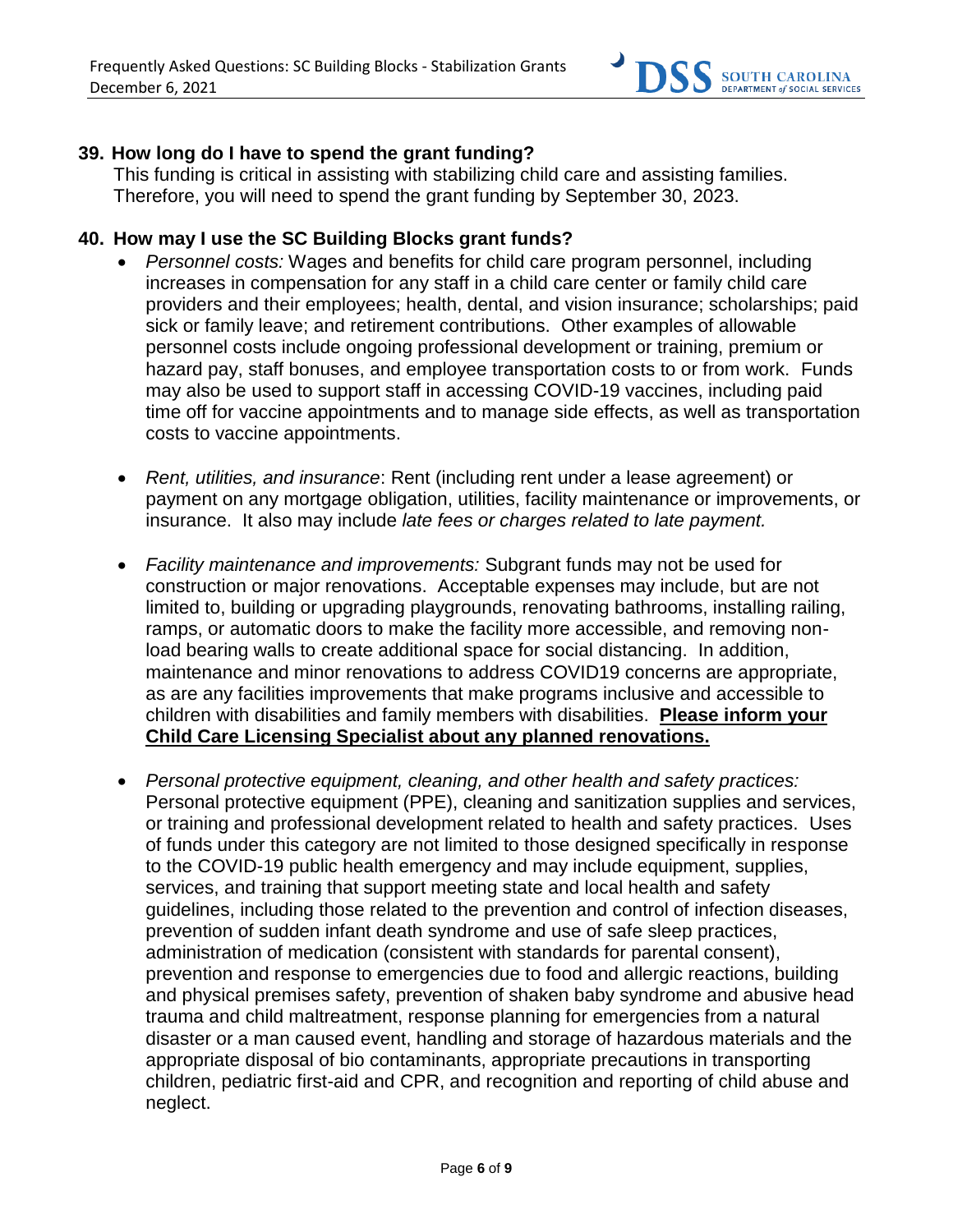

- *Equipment and supplies:* This category includes purchases of or updates to equipment and supplies to respond to the COVID-19 public health emergency. So long as the equipment and supplies are in response to the COVID-19 public health emergency, they may include indoor and outdoor equipment and supplies that facilitate business practices consistent with safety protocols and developmentally appropriate practice, as well as business items needed to respond to new challenges, such as business software and upgrades.
- *Goods and services:* Any material good or service necessary for the operation of a child care program. Examples of goods that might be necessary to maintain or resume child care services include food and equipment and materials to facilitate play, learning, eating, diapering and toileting, or safe sleep. Examples of services that are allowable include business automation training and support services, shared services, child care management services, food services, and transportation. This category also covers fees associated with licensing and costs associated with meeting licensing requirements.
- *Mental health supports*: Providers may use these funds to support the mental health of children and employees. Infant and early childhood mental health consultation (IECMHC), an evidence based, prevention-based strategy that teams mental health professionals with people who work with young children and their families to improve their social, emotional, and behavioral health and development in the settings where children learn and grow, is one example of an allowable mental health support. The wellbeing of caregivers is also important to stabilizing the child care sector because the mental health and wellbeing of staff impacts training, recruitment, and retention as well as the level of care provided to children. Mental health consultations for staff and other types of mental health supports to staff are also allowable.

# **41. Do I need to verify how funds are used in each category?** Yes, funds will need to be verified quarterly either through receipts or other certified documents.

- **42. Can 100% of SC Building Block grant funds be used for Personnel Costs?** Yes
- **43. How do Personnel Costs apply to Group and Family Child Care Homes? As sole proprietors, are we able to pay ourselves to satisfy this category?**  Yes. As owner and sole employee, Group and Family child care home providers may pay themselves a salary.
- **44. Can SC Building Block grant funds be used for playground repairs?**  Yes, a facility can update or repair any playgrounds under the facility maintenance category.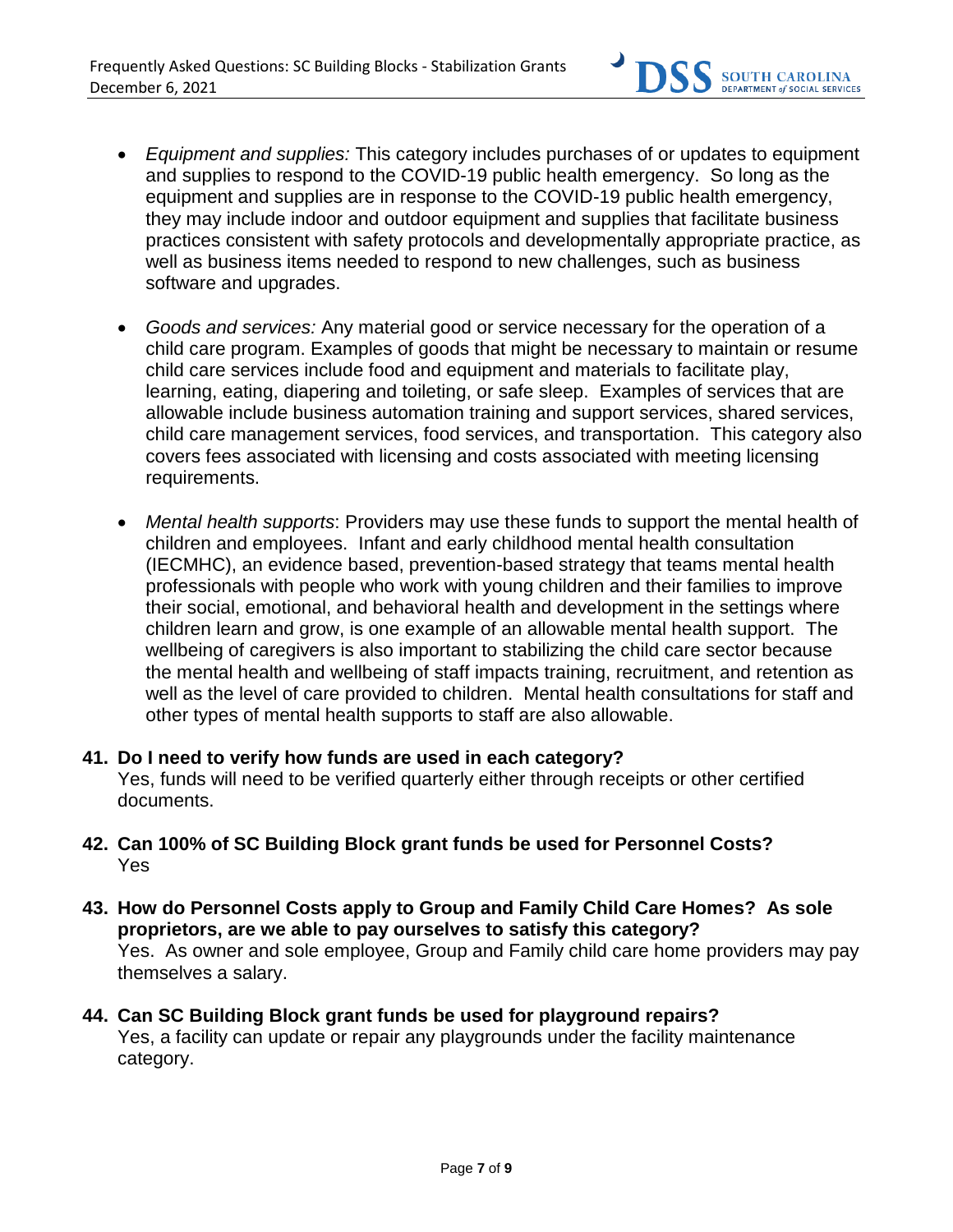

# **45. Can SC Building Block grant funds be used for new equipment?**

Yes, under the facility maintenance category a facility can add or replace any equipment necessary for the operation of the business.

#### **46. Is SC Building Blocks a grant or a loan?**

SC Building blocks is a grant and not a loan. The possibility of repayment is only applicable if determined necessary through the auditing process.

#### **47. Are SC Building Blocks grants taxable?**

Yes, SC Building Blocks funds are considered taxable income.

## **48. What does it mean for programs to "opt in" to grant funding for staff compensation options?**

By opting in to receive additional funds to provide staff compensation, your child care program is agreeing to use at least 25% of the total grant funds for staff compensation. *The funds must be used to increase staff's regular compensation*. Consideration should be given to how to support all staff in the program. The use of these funds will be subject to audit and any improper use of funds will require repayment.

Funds for staff may be used for:

- Bonuses or increases in wages
- Contributions towards health insurance cost that reduce such costs for staff
- Contributions to staff retirement plans

## **49. Why do I not get the full amount if I don't opt to spend 25% of the funds on staff compensation options?**

States are strongly encouraged to use stabilization funds to support child care providers in recruiting and retaining existing and former child care workers and strengthening the diversity of the workforce to meet children and families' needs.

## **50. Do I have to spend 25% on staff compensation options?**

No. If you choose not to opt in to staff compensation you can receive a smaller grant award. If you opt in for staff compensation, 25% is the minimum amount that must be allocated. You can choose to use more funding on these activities.

## **51. Will I be required to report how I have used SC Building Blocks grant funding?**

Yes, there are quarterly reporting requirements. The report will be made available to providers after approval of the grant. Providers will need to indicate on reporting form how much of the funds were used in each budget category for the time period associated with each report.

#### **52. If a child care owner has more than one location, can we apply for each center?**  Yes, each facility can apply for their own SC Building Blocks stabilization grant.